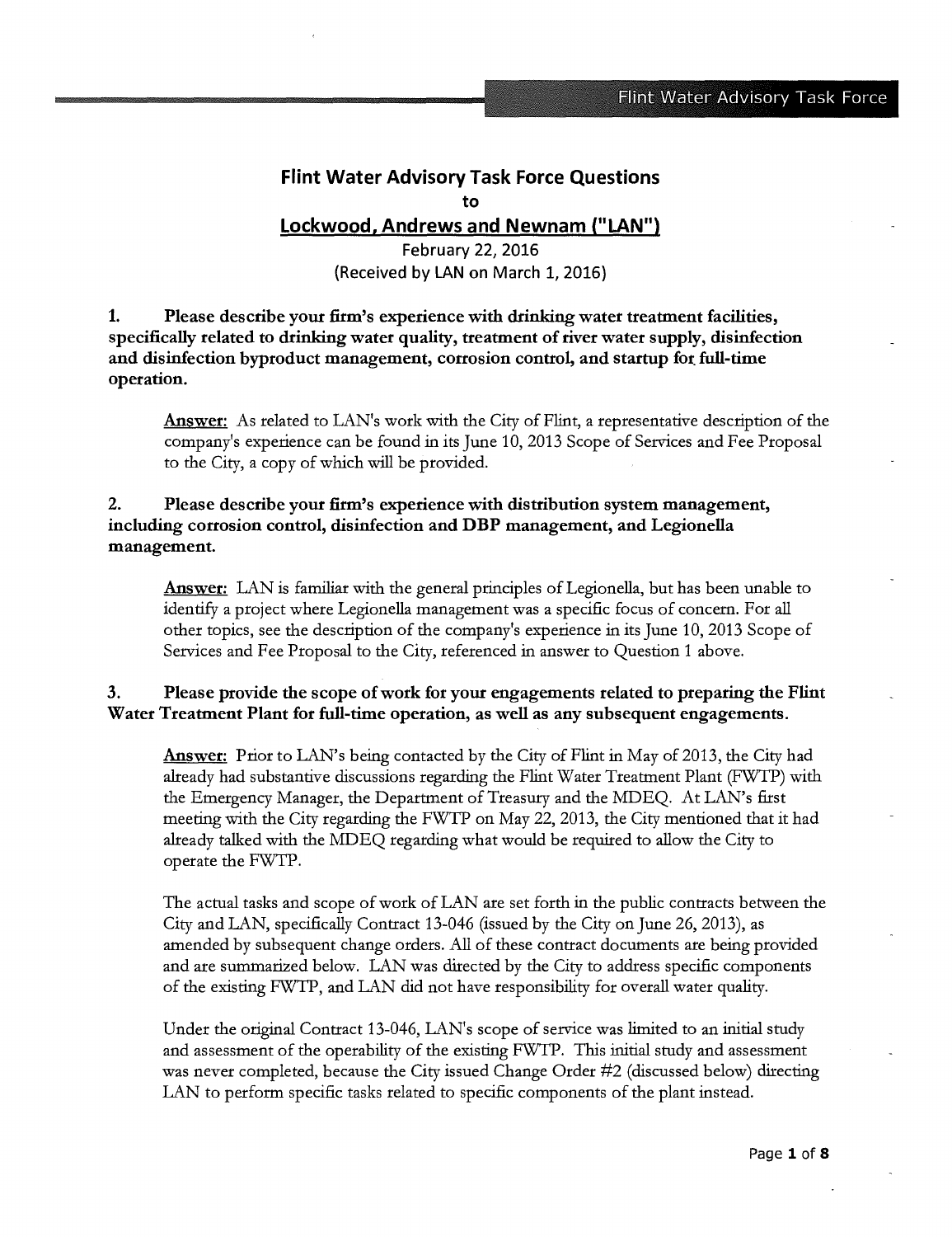In November 2013, the City issued Change Order #2 (Contract 13-046B) which amended the original Contract by asking LAN to provide design work, construction engineering and necessary regulatory submittals for specific components of the plant. LAN's services under CO #2 were limited to and focused on nitrogen and oxygen storage facilities for the ozone system, electrical substation upgrades and a new pump station switch gear, mid-point chlorination improvements, the addition of a new pump in Pump Station No. 4, raw water piping connections at Pump Station No. 4, and a lime residuals disposal plan. The systems on which LAN provided services are operating without issue.

From November 2013 until the FWTP became operational in April 2014, the City continued to limit LAN's scope of services to specific design projects at the FWTP. The City did not provide data related to, nor did it ask LAN to assess, the operations of the FWTP or water quality. Decisions concerning water treatment plant operations and water quality were made by the City and MDEQ, not by LAN.

In October 2014, six months after the FWTP went into operation using water from the Flint River, the City issued Change Order #3 (also labeled Contract 13-046B) for LAN to perform additional design and testing services, as well as reporting to the City, primarily focused on problems with trihalomethane (THM) formation (discussed below).

In April 2015, the City issued Change Order #4 (Contract 13-046D) for LAN to provide design, procurement, permitting and construction implementation services for upgrading the filters at the FWTP with new sand and GAC filter media. This project implemented certain recommendations for THM control made by Veolia, the operations consultant engaged by the City of Flint in early 2015.

In December 2015, the City issued Change Order #5 for LAN to design a phosphate feed system. In addition, CO #5 requested that LAN provide design services related to specific tasks needed for the KWA connection.

LAN continues to assist the City as requested as the City addresses its various water system needs.

#### 4. Please describe the procurement processes used for contracting these scopes of service. Please provide copies of relevant proposals and contracts.

**Answer:** While the details of each contract for professional services may differ, the general procedure was for LAN to submit upon the City's request a scope of services and fee proposal for the particular project identified and described by the City. Once the details of the project and LAN's scope of services were finalized, the City would approve the project; the parties would sign a contract; LAN would perform the work; and the City would pay for the work performed. Sometimes, the contract would take the form of a change order to an existing contract. Other times, the City would request services that came within the overall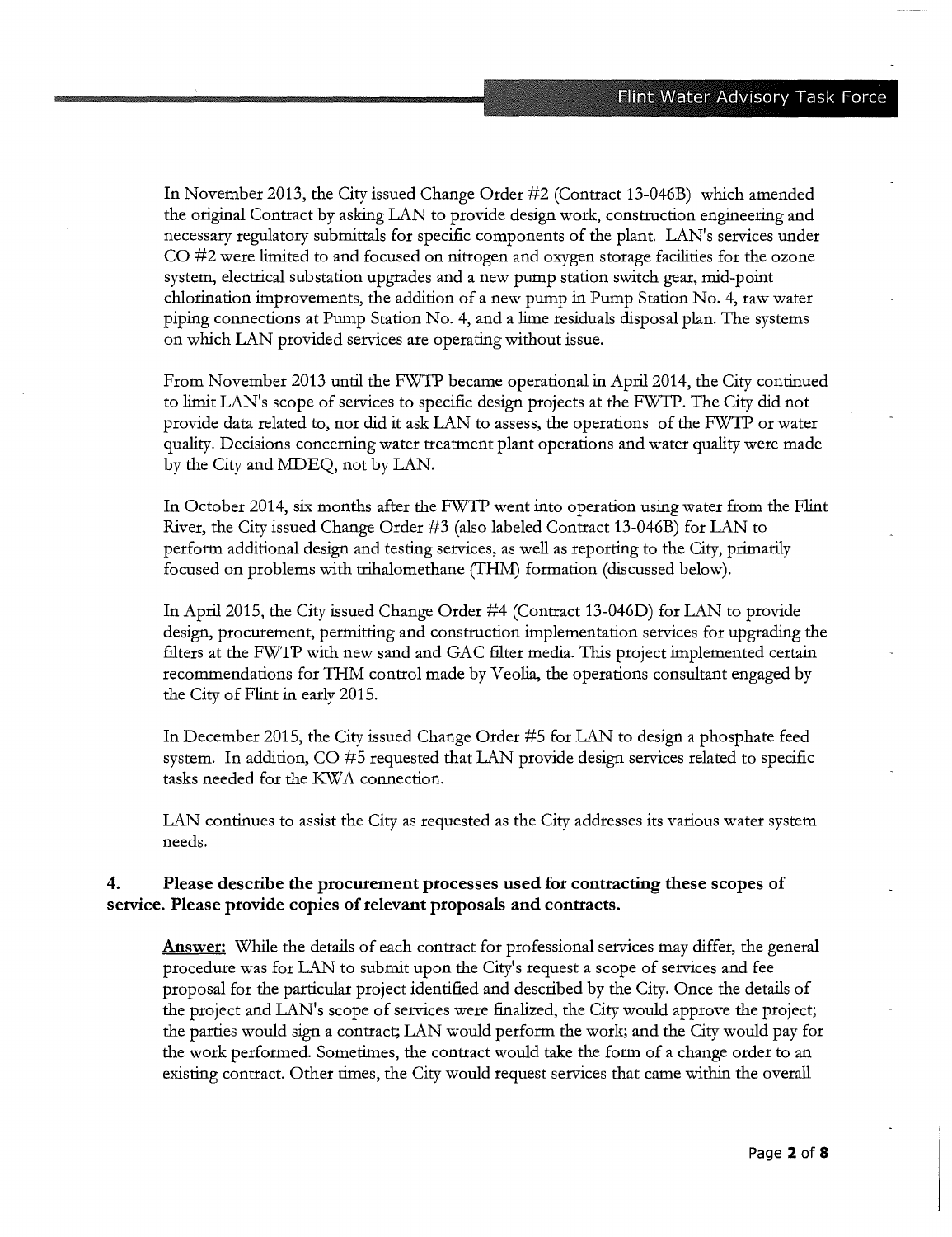scope of an existing contract, so it would be handled by purchase order and invoice instead of a change order. Copies of the contracts related to the FWTP are being provided.

# 5. Please provide a narrative describing LAN's involvement with City of Flint and MDEQ staff throughout your engagement with the City related to full-time operation of the Flint Water Treatment Plant.

**Answer:** LAN had no authority or responsibility for the operation of the FWTP, which was an activity undertaken by the City. LAN was not involved with the City or MDEQ staff except as necessary for the specific services for which LAN was contracted (described above). LAN would meet with the City and (if appropriate) MDEQ in scheduled project meetings or as requested and provide documentation required to implement whatever contracted services were being performed. At the City's request, and as part of its services under Change Order #4, LAN began preparing a weekly status report conceming the operation of the FWTP in April 2015 which were focused on the THM issue. The City did not engage LAN's services prior to May 2013, and LAN was not involved in any prior meetings between the City, the Emergency Manager, the MDEQ, the Michigan Department of Treasury or other parties in deciding to switch to the Flint River as a water source.

# 6. Please provide a list of your findings and recommendations to address the various water quality problems that occurred following startup of full-time operation of the Flint Water Treatment Plant.

Answer: Between the time the FWTP became operational in April 2014 and the time the City switched back to the Detroit Water and Sewage Deparunent (DWSD) as its water source in October 2015, the only water quality problem LAN was engaged to study involved the formation of THM. This work was done under Change Order #3 discussed above. LAN's findings and recommendations are contained in its Operational Evaluation Report on "Trihalomethane Formation Concern" prepared in February 2015, as updated in May 2015 and August 2015, and as might be covered in weekly status reports referenced in answer to Question 5 above. Change Order #5, referenced above, occurred after the switch back to the DWSD water source and was principally focused on addition of a phosphate feed system (but LAN and the City began discussing the work ultimately performed under Change Order #5 in September 2015) .

#### 7. Please provide your subjective assessment of the condition and technologies at the Flint Water Treatment Plant and distribution system prior to full-time operation of the plant.

Answer: LAN's assessments of the FWTP and distribution system can best be described and determined from the work performed under contract with the City. As a general statement, however, the FWTP was in poor operating condition due to a prolonged lack of maintenance as of the summer of 2013. LAN identified particular problems and recommended solutions at that time as part of its services under Contract 13-046 and Change Order #2. LAN recommended that the FWTP be operated on a test run basis for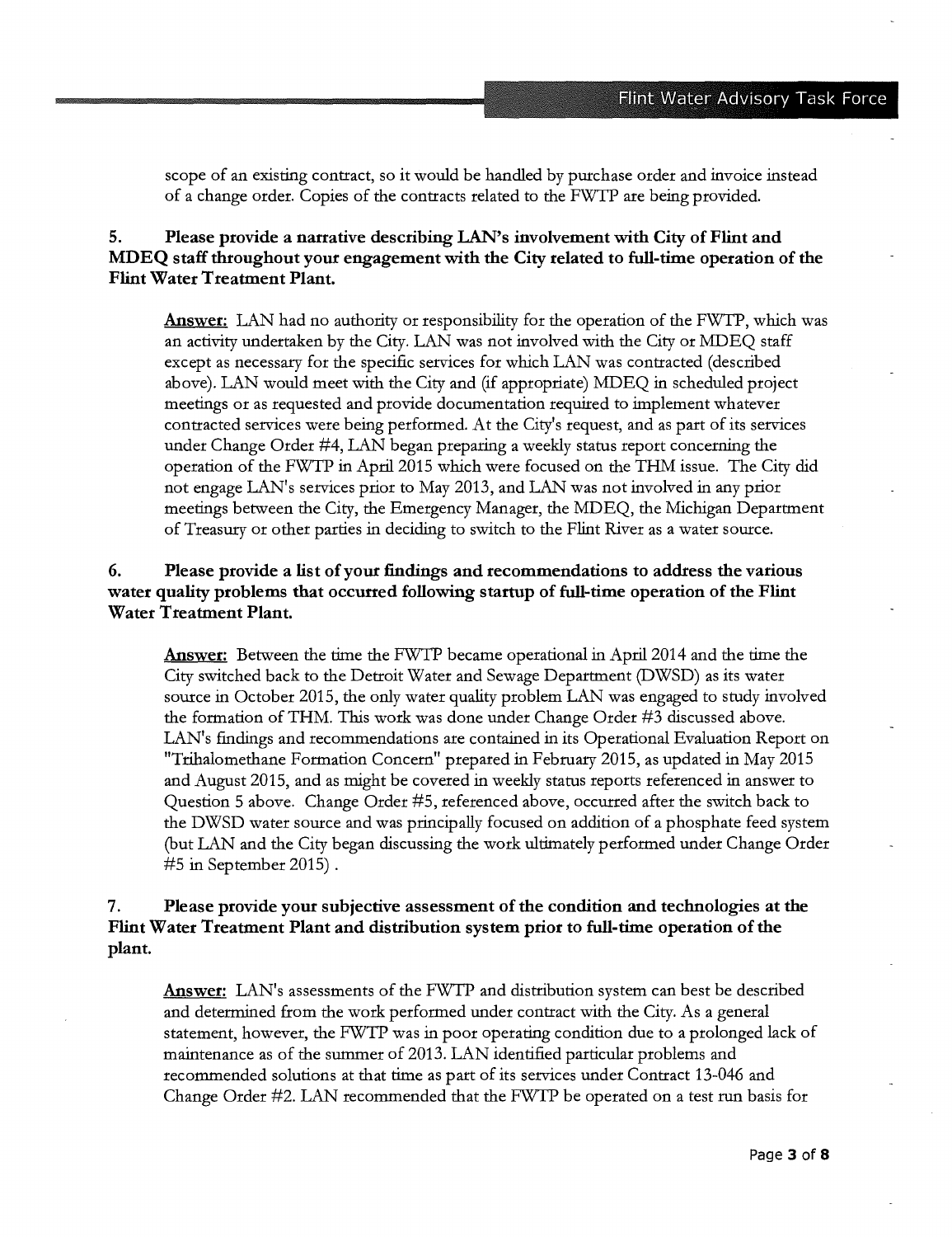60-90 days before it became operational in order to assess water quality after treatment. To LAN's knowledge, the recommended test run never took place.

8. Please identify all team members (including LAN staff and any subconsultants) who worked on the project to prepare the Flint Water Treatment Plant for full-time operation. Describe their respective roles on the project and their experience. If any other staff or consultants were engaged for guidance or review, please include those individuals as well.

Answer: LAN's project director was J. Warren Green, PE. His primary assistants were Samir F. Matta, PE, Jeffrey R. Hansen, PE and Jeremy N. Nakashima, PE. See the professional biographies attached to the June 10, 2013 Scope of Services and Fee Proposal submitted by LAN to the City of Flint for a description of their experience, as well as the identities of other professionals who worked on the project. Rowe Professional Services was a subconsultant to LAN under Contract 13-046.

# 9. Please describe the reporting structure (both LAN's project team reporting structure and its reporting relationship to City of Flint staff and Emergency Manager) for LAN's work on the Flint Water Treatment Plant, specifically for preparations for full-time operation of the plant.

Answer: While all LAN project personnel ultimately reported to Warren Green as project director, his direct reports came from Mr. Matta, Mr. Hansen and Mr. Nakashima. Mr. Green reported to and most commonly had direct contact with Duffy Johnson, Brent Wright, and Mike Glasgow, although he periodically met with other City officials. Mr. Matta, Mr. Hansen and Mr. Nakashima were able to and did have direct contact with their counterparts at the City as warranted by the needs of the project.

# 10. Please provide a copy of any deliverables prepared to support full-time operation of the Flint Water Treatment Plant, including the plan of treatment that was reviewed with MDEQ.

Answer: LAN's deliverables consisted of drawings, plans and specifications, reports and associated documents for the specific items within LAN's scope of services under Contract 13-046 and subsequent change orders. Copies will be provided.

LAN is not sure what "plan of treatment [document] that was reviewed with MDEQ" is being referenced in this question, but notes that a plan of treatment was not one of LAN's deliverables under the contract.

# 11. Please review your discussions with the City of Flint utility staff and MDEQ regarding Flint River water chemistry and treatment requirements, specifically relating to:

- a. Anticipated treatment challenges related to use of Flint River
- b. Prospective disinfection requirements and options for management of DBPs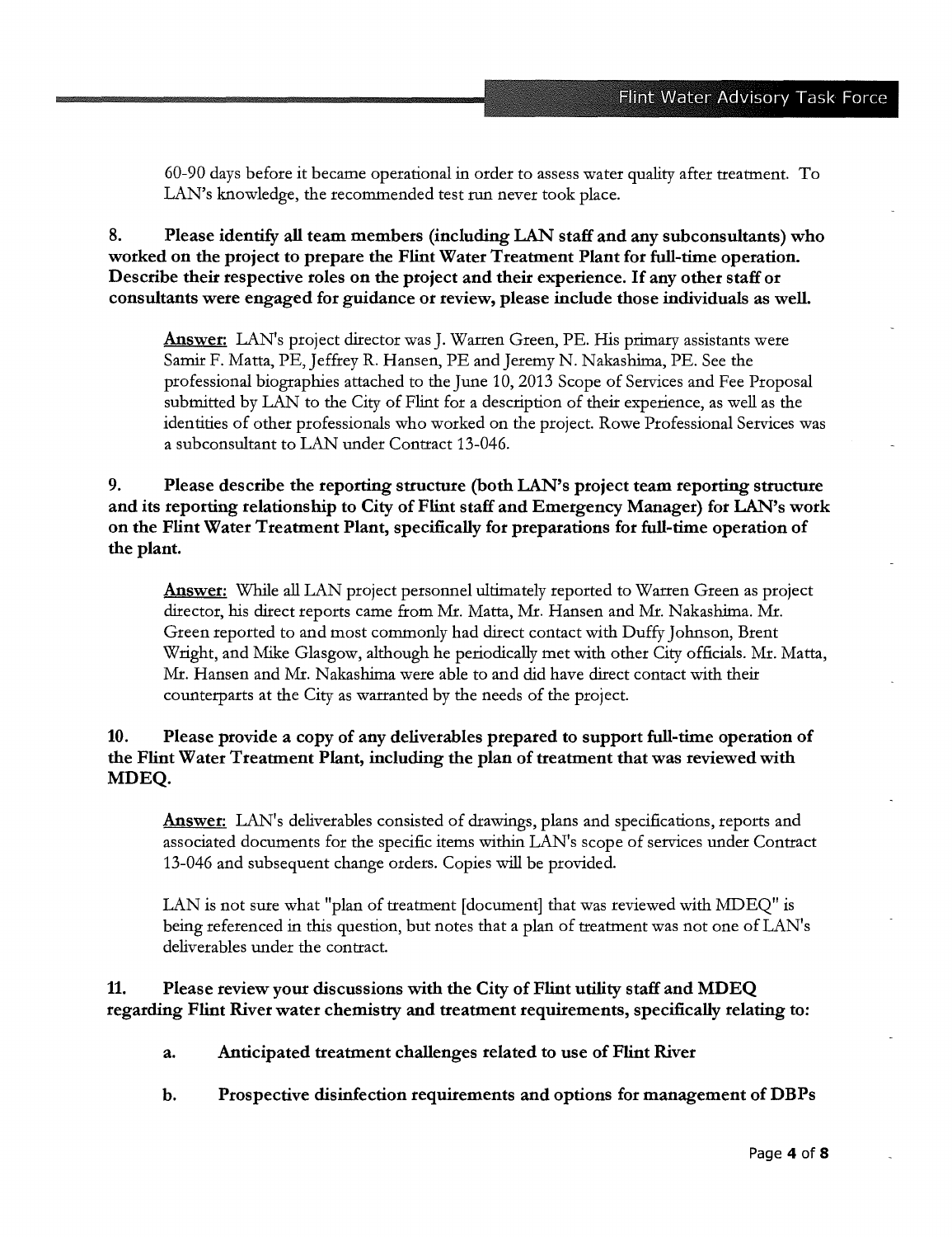#### c. Corrosion control

**Answer:** See answers to Questions  $12 - 16$  below. (Note: this is not meant to exclude any technical discussions related to some of these points (primarily treatment challenges, disinfection requirements and DBPs) that could have arisen in connection with the specifics of work performed under Contract 13-046 and subsequent change orders).

#### 12. Please describe the decision-making processes related to treatment requirements, specifically with regard to corrosion control treatment.

**Answer:** The City and MDEQ made all decisions related to treatment requirements, including corrosion control treatment. LAN had no authority or responsibility to make such decisions. In LAN's discussions with the City concerning corrosion control, the City informed LAN that it was not going to implement corrosion control or full water softening, because neither was required by the MDEQ. (discussed further in Question 13).

# 13. What was the nature of the discussions regarding Lead and Copper Rule compliance requirements?

Answer: In July 2011, LAN, acting as subconsultant to Rowe Professional Consultants, prepared a Cost of Service Study technical memorandum, which addressed LCR compliance. The Cost of Service Study (attached as Appendix 8 to Rowe's July 2011 report "Analysis of the Flint River as a Permanent Water Supply for the City of Flint") made provision for full water softening (lime and soda ash) and LCR testing and compliance, including corrosion controls.

LAN recommended full water softening in a draft Scope of Services presented to and discussed with the City (including the Emergency Manager) in May 2013. At that time, the City informed LAN that the City would not use full water softening because MDEQ was not requiring it.

LAN had no responsibility or authority for LCR compliance under Contract 13-046 or any of its change orders, a point made clear during meetings with the City and MDEQ in May and June 2013. As already noted, LAN participated in meetings with the City in May 2013 where the City advised that MDEQ was only going to require partial water softening. LAN also met with the City, MDEQ and others in June 2013 where the City and MDEQ discussed how the City would comply with or implement the LCR. The MDEQ approved the City's plan for partial water softening and stated the City did not need to implement corrosion control and could comply with the LCR by conducting two six-month monitoring surveys during the first year of operation of the FWTP, after which any needs for corrosion control would be assessed. Immediately following the June 2013 meeting with the City and the MDEQ, LAN asked the City to revisit the issue of corrosion control but the City indicated that it was not going to do anything beyond what was required by the MDEQ.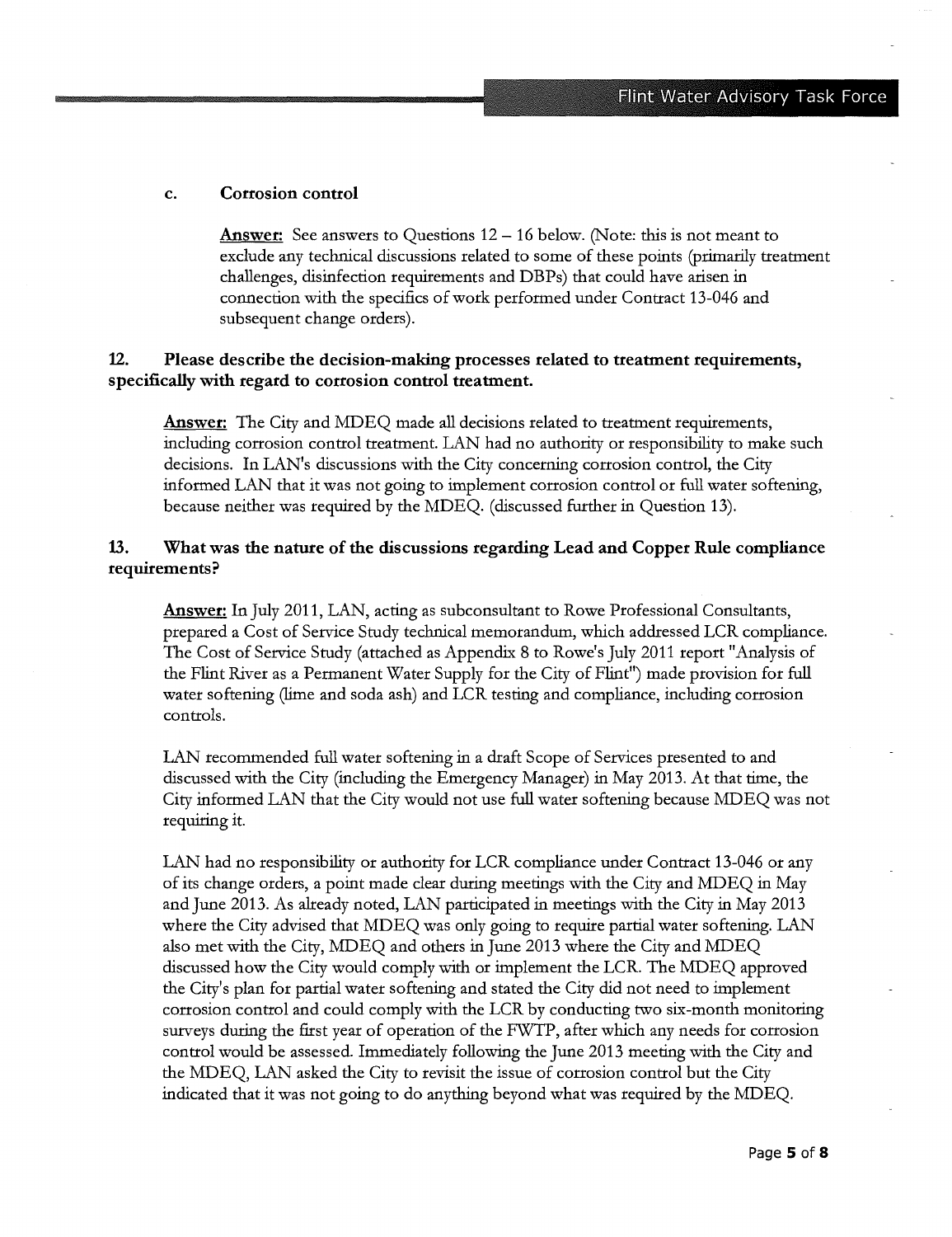In the meetings with the City in May of 2013 and with the City and the MDEQ in June of 2013, the participants discussed plans to operate the FWTP on a test run basis for 60-90 days before beginning full-time operation. Again, to LAN's knowledge, the recommended test run never took place.

#### 14. Did LAN identify requirements for Lead and Copper Rule compliance in advance of discussions with MDEQ?

**Answer:** See answer to Question 13 above.

# 15. Did LAN express any concerns or cautions with respect to MDEQ's interpretation of Lead and Copper Rule requirements for water treatment?

Answer: See answer to Question 13 above. In the meeting in June 2013, LAN asked the basis for MDEQ's directions on LCR compliance, which MDEQ provided. Immediately following that meeting, LAN discussed and questioned this issue again with the City. The City responded that it was going to do no more than MDEQ required.

#### 16. What were the outcomes of discussions with MDEQ regarding treatment requirements, specifically regarding compliance with Lead and Copper Rule requirements?

Answer: See answer to Questions 12 - 15 above. The City followed MDEQ's directions about conducting two six-month monitoring surveys and not installing corrosion controls at the time the FWTP became operational in April 2014.

In early September of 2015, the City approached LAN regarding designing a phosphate feed system for corrosion control, and at that time LAN began the work which was incorporated into CO #5.

# 17. Please outline your interactions with other consultants and suppliers working on the Flint Water Treatment Plant, both during preparation for and after startup of full-time operation, including Rowe Professional Consultants, Veolia and any others.

Answer: In 2011, LAN was a subconsultant to Rowe Professional Consultants for preparation of Rowe's July 2011 report "Analysis of the Flint River as a Permanent Water Supply for the City of Flint," as described in answer to Question 13 above.

In 2013, Rowe Professional Consultants was a subconsultant to LAN under Contract 13- 046, discussed above, primarily for site surveying and permitting services and design of a mid-point chlorine feed system.

The City contracted directly with Veolia for services relating to THM formation in 2015. The City contracted directly with LAN to implement Veolia's recommendations for upgrading the FWTP's filters with new GAC media (see Change Order #4 discussed above).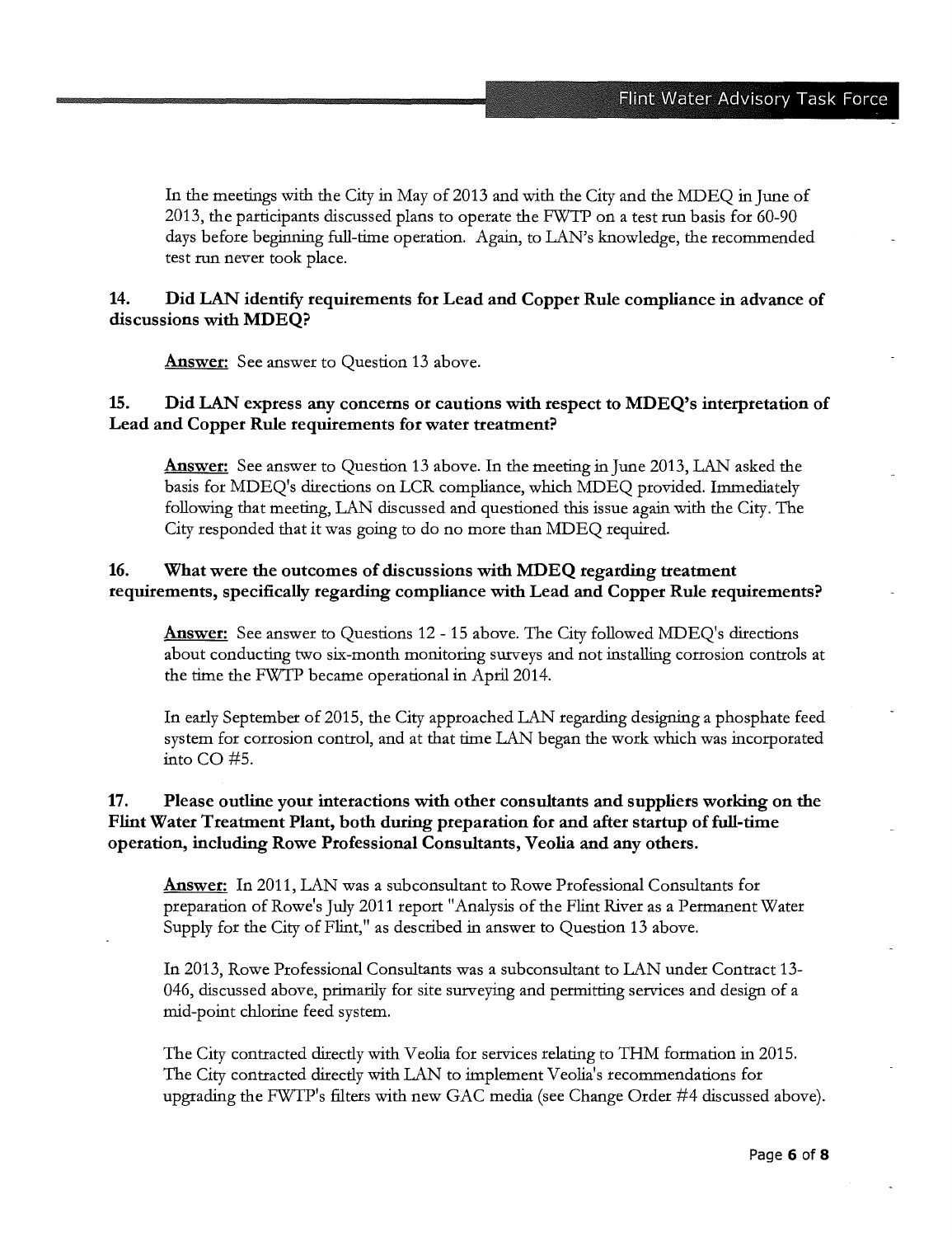LAN and Veolia shared information related to the THM projects, but had no direct contractual relationships with each other.

In performing its contracts with the City, LAN worked with parts and equipment suppliers, e.g., Calgon Carbon Corp., which provided the GAC filter media, and with various electrical gear and pump suppliers. The number of parts and equipment suppliers used by LAN throughout the course of its work on the FWTP are very numerous, but can be identified and documented through contracts and/or financial records submitted to the City.

# 18. Please describe LAN's involvement with the City of Flint's Technical Advisory Committee. Please provide copies of any presentations or handouts offered in the context of the Technical Advisory Committee discussions.

Answer: LAN was not a member of the City's Technical Advisory Committee, but Warren Green was copied on many email communications and LAN attended some meetings at the invitation or request of the Committee. LAN has found no copies of presentations or handouts distributed at Committee meetings and believes it did not make any.

# 19. Please describe LAN's involvement with the City of Flint's preparation to utilize Lake Huron water from KWA and work on the Flint Water Treatment Plant. Please provide copies of any documents, treatment plans and progress reports on getting the plant ready to properly treat KWA supplied water.

Answer: LAN works on specific tasks related to the KWA under contract to the City of Flint. Examples of projects completed or in progress include designs of yard piping and interconnect piping, an electrical substation, electrical switch gear, the addition of one pump, and a filter transfer pump station. LAN has done a study/report on connecting pipe systems and has been asked to perform a limited treatability study on coagulants. Copies of documents on completed projects will be provided.

# 20. Please offer any key points or information not already provided that you think would be of value in addressing the causes of the Flint water crisis and avoiding similar situations in the future. Please provide any recommendations to address prospective Flint water system needs.

**Answer:** LAN respectfully considers this question too broad and general to allow it to respond in a meaningful way. LAN continues to assist the City as requested as the City addresses its various water system needs.